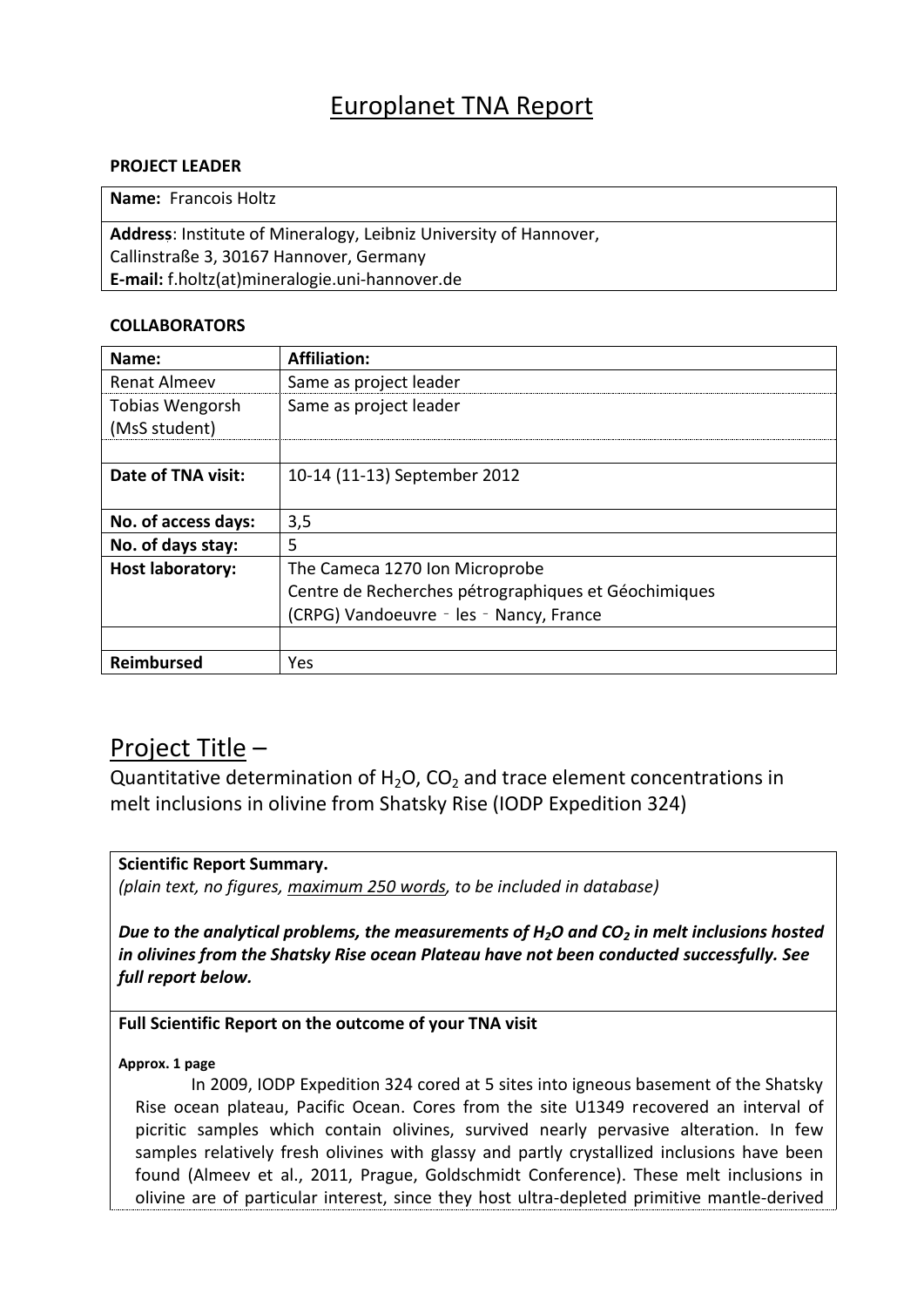melts and can also provide information on pristine pre-eruptive volatile abundances in LIP basalts.

The Cameca 1270 Ion Microprobe (Nancy) was used to analyze carbon and water concentrations in basaltic glass inclusions in olivine crystals from the Shatsky Rise ocean plateau. Glass inclusions were homogenized at 1150°C and exposed to the surface of the olivine crystals by polishing. Olivine grains with the melt inclusions and pieces of basaltic glasses with known  $H_2O$  and  $CO_2$  concentrations were mounted into an inch-size Al-ring using special epoxy (mixture of Araldite D and hardener HY956) and coated with Au. Prior to measurements on the Cameca 1270 Ion Microprobe, samples and standards were held in a vacuum gas chamber for degassing and the analyses were started when the vacuum on the level of  $10^{-8}$  to  $10^{-9}$  Torr was achieved. Cs<sup>+</sup> beam was used to produce negatively charged secondary ions: C, OH and O. The glasses were sputtered with a 10 kV  $Cs<sup>+</sup>$  primary beam of the 10-15 nA intensity with a size of approximately 20x20 µm. The duration of a single measurement with 16 cycles was about 15 minutes.

During analytical sessions a series of representative standards were measured for calibration of carbon and water concentrations (from 0.77 to 5.7 wt.%  $H_2O$  and from 0.0114 to 0.3277 wt.%  $CO_2$ ; Shishkina et al., 2010).

The quantification of C and H concentrations was based on calibration lines that show linear correlation between known  $H_2O$  and  $CO_2$  contents and OH/O and C/O ratios, respectively, for the whole range of analyzed concentrations in the standard glasses. It must be noted, however that the analytical technique was not completely successful, because the intensity for both OH/O and C/O showed continuous drift of the obtained signal even after 16 cycles of the analysis. The reason for that might be a contamination of the surface with organic material or continuous evaporation of epoxy in the sample chamber. Another indication for such contamination is the relatively high detection limit for both H and C, as evidenced by the intersection of the calibration curve with the concentration axis (at about 0.7 wt.% for H<sub>2</sub>O and 195 ppm for CO<sub>2</sub>). These observations indicate that improved analytical approaches should be used in future, e.g., organic-free matrix and "pre-cleaning" of the surface with large beam and long exposure time with consequent analysis using smaller beam size.

Unfortunately, due to the analytical problems, after 3 days of measurements on Cameca 1270 Ion Microprobe, we were able to measure only  $H<sub>2</sub>O$  concentrations in 4 melt inclusions and 5 glass rinds, representing natural samples of the pillow lavas from the Shatsky Rise. The measured  $H_2O$  contents range from 0.3 to 0.7 wt% and from 1 to 1.8 wt% in melt inclusions and basaltic glasses respectively. However, the values of H<sub>2</sub>O determined by SIMS in glasses are not in agreement with H<sub>2</sub>O determinations conducted on the same samples by FTIR (determined in the Institute of Mineralogy, Hannover). Unfortunately melt inclusions and glass rinds were measured during different sessions (different days) and calibration line from one set of glass samples (with corrections after FTIR) can not be applied to the second set of glass inclusions. In addition, we failed to produce a reliable calibration line to determine  $CO<sub>2</sub>$ .

Thus, the results obtained so far are not satisfactory and new improvements of sample preparation and analytical approaches are required for precise and accurate quantitative determination of both  $H_2O$  and  $CO_2$  concentrations in silicate glasses. We have an agreement with the Lab representatives (Dr. E.Deloule, DR‐CNRS‐CRPG) to perform additional analytical session in March 2013. The new set of olivine crystals and glass standards have been already prepared. All samples were mounted into the ring of indium, used as a carbon-free matrix to hold samples.